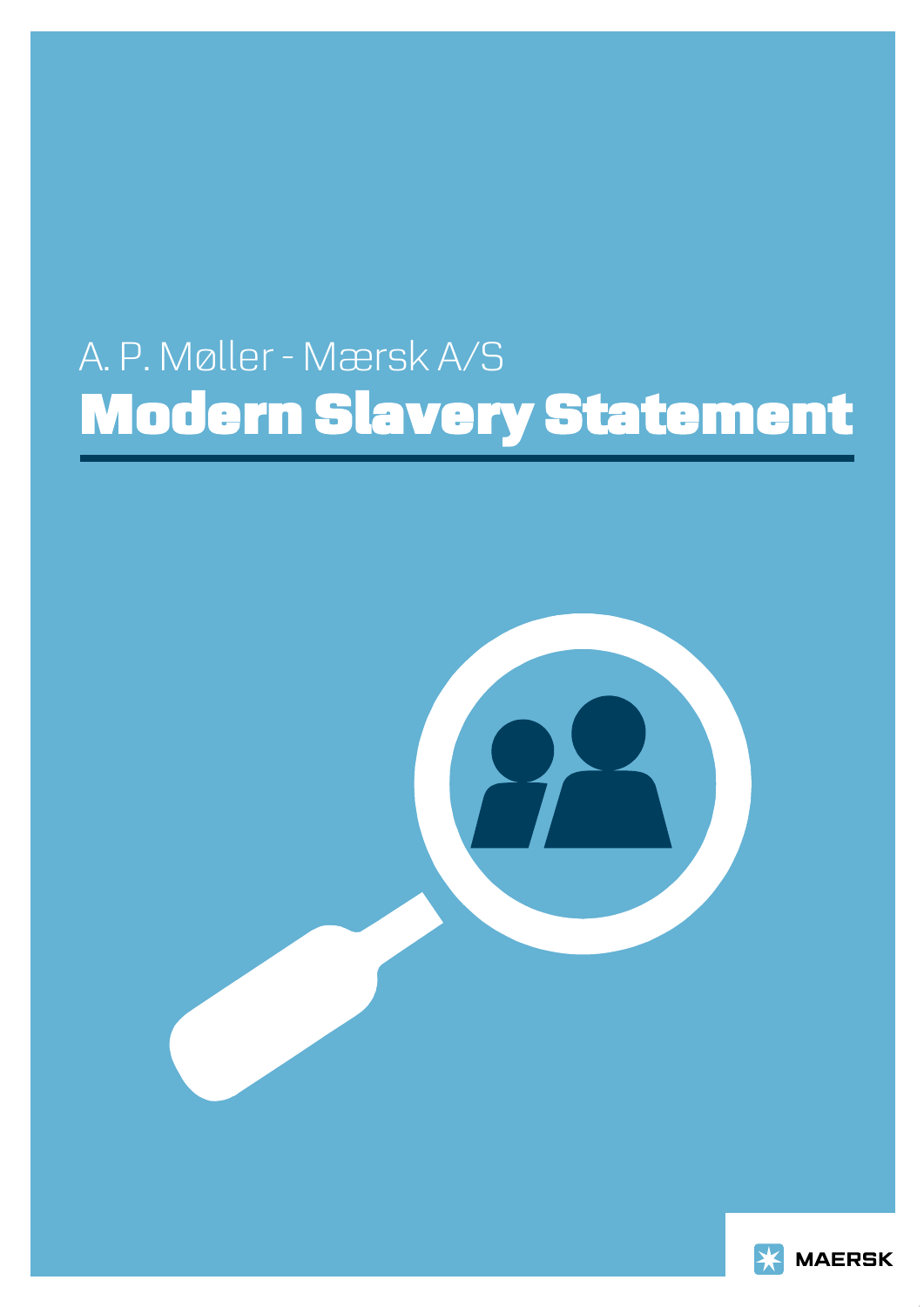# A. P. Møller - Mærsk A/S Modern Slavery Statement

This statement is made in accordance with Section 54 of the UK Modern Slavery Act 2015 by Maersk Line A/S, reporting as part of A . P. Møller – Mærsk A/S.

It provides an overview of Maersk's policies and processes relating to the management of the risk of modern slavery, and should be regarded as complementary to the A.P. Moller – Maersk Sustainability Report.

For further information on our activities and progress, please see the Sustainability Report 2017.

A.P. Moller - Maersk is a global integrator of container logistics, aiming to connect and simplify our customers' supply chains. Maersk employs about 85,000 people across operations in around 130 countries.

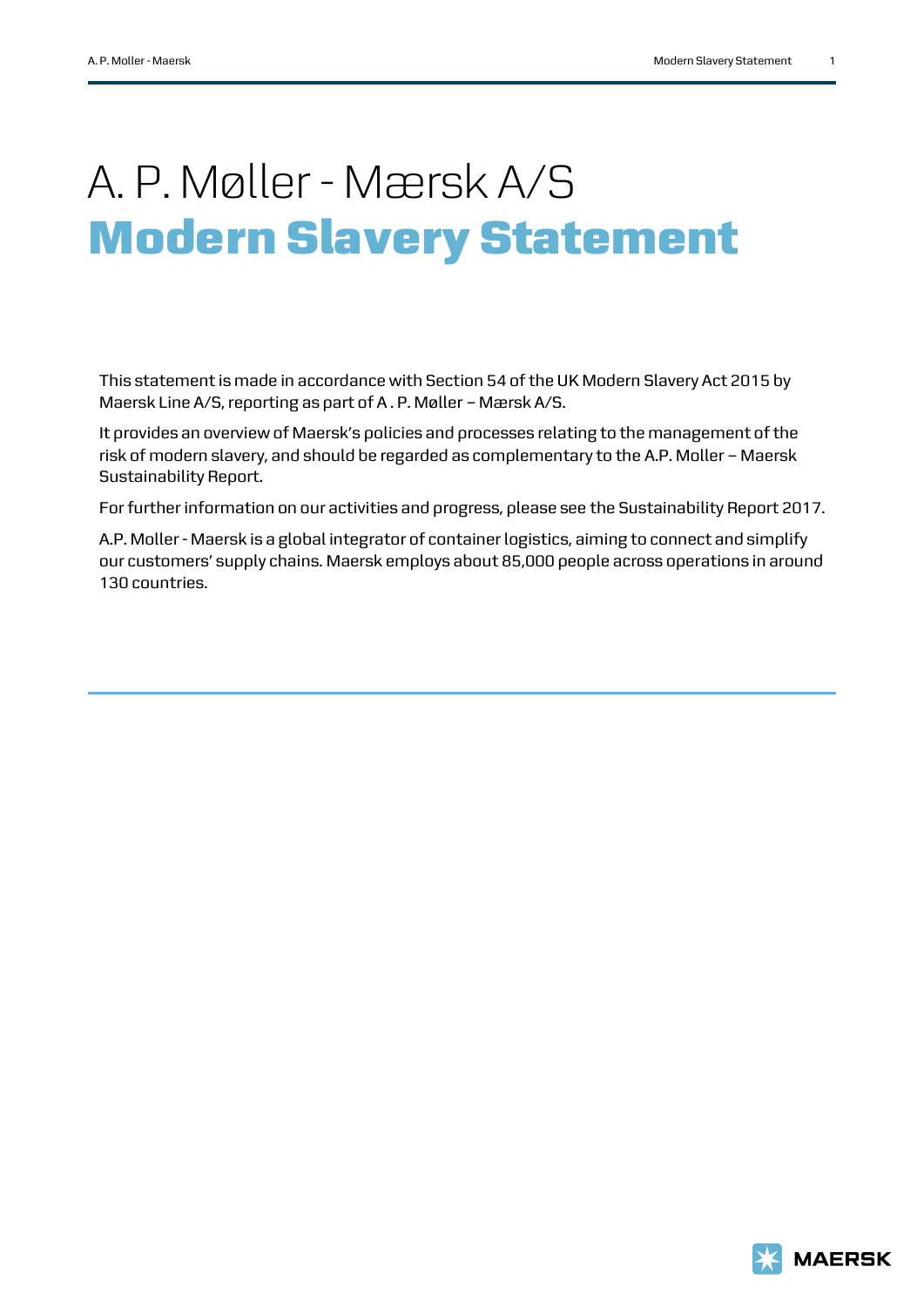#### Policies and Governance

A. P. Moller - Maersk strives to conduct business in a responsible and upright manner, in line with the [A.](http://www.maersk.com/en/the-maersk-group/about-us/maersk-group-core-values) P. Moller - [Maersk Values,](http://www.maersk.com/en/the-maersk-group/about-us/maersk-group-core-values) and is committed to good and fair labour conditions in our own operations and supply chain. We refrain from practices that can give rise to risks of forced or involuntary labour, human trafficking and other practices defined as 'modern slavery', as per our [Global Labour Principles](https://www.maersk.com/-/media/business/sustainability/pdf/publications/maersk_global_labour_principles.ashx?la=en) and our [Third Party Code of Conduct.](https://www.maersk.com/business/sustainability/third-party-code-of-conduct)

All employees are covered by a single set of Global Labour Principles, designed to protect their rights and safety.

The Global Labour Principles framework is implemented across A.P. Moller - Maersk with the aim of furthering constructive and productive labour relations with employees and their representatives, ensuring that labour relations and labour conditions serve the interests of both, the employees and the company.

"Maersk will not use any form of forced or involuntary labour, and refrains from practices that can give rise to a risk of involuntary labour"

- Maersk Global Labour Principles

The Head of A.P. Moller - Maersk Human Resources is responsible for monitoring the implementation of, and compliance with, the Global Labour Principles. Progress is reported by the A.P. Moller - Maersk Global Labour Relations Council to the Head of A.P. Moller - Maersk Human Resources.

#### **Global Labour Principles Third Party Code of Conduct**

The A.P. Moller - Maersk Third Party Code of Conduct describes what we consider to be appropriate business conduct by suppliers, third-party agents and contractors (hereafter 'suppliers') and it is implemented through the Responsible Procurement Programme (read further below). The Code sets out expectations concerning responsible business behaviour in the areas of health and safety, equal opportunity rights, compensation and working hours, child labour and forced or involuntary labour, freedom of association, anti-corruption and environment.

"We expect our suppliers to not use or benefit from, forced or involuntary labour as per 'Guidelines & Good Business Practice' addition to the Code. All employees shall enjoy the freedom of movement during the course of their employment. Personal/employment documents or payment of compensation must not be withheld, thereby preventing such an employee from terminating his/her employment.

We provide specific guidance to our suppliers on how to identify and prevent forced labour in their own operations and their supply chains" - Third Party Code of Conduct (Read mor[e here\)](https://www.maersk.com/business/procurement/responsible-procurement/labour-and-human-rights/forced-labourhttps:/www.maersk.com/business/procurement/responsible-procurement/labour-and-human-rights/forced-labour)

The CEOs of our businesses and the Head of Maersk Procurement are responsible for implementing the Responsible Procurement Programme, while the A. P. Moller - Maersk Sustainability Council is responsible for overseeing progress of implementation.

#### **A. P. Moller - Maersk Whistle blower System**

We take seriously any allegations that human rights are not respected in our operations or business relations. Allegations can be reported by any person within or outside A. P. Moller - Maersk through our Whistle-blower [system,](https://secure.ethicspoint.eu/domain/media/en/gui/102833/index.html) available worldwide in more than 75 languages. It enables people to report concerns safely on a wide scope of human rights issues, including human trafficking and forced or involuntary labour, child labour, and actions harming persons, their livelihood or properties, related to our operations, suppliers, contractors, thirdparty agents, and other business partners with a direct link to A. P. Moller - Maersk. During 2017, the system received one report relevant to the issue of modern slavery. This case involved allegations of involuntary overtime by one of our contractors in West Africa.

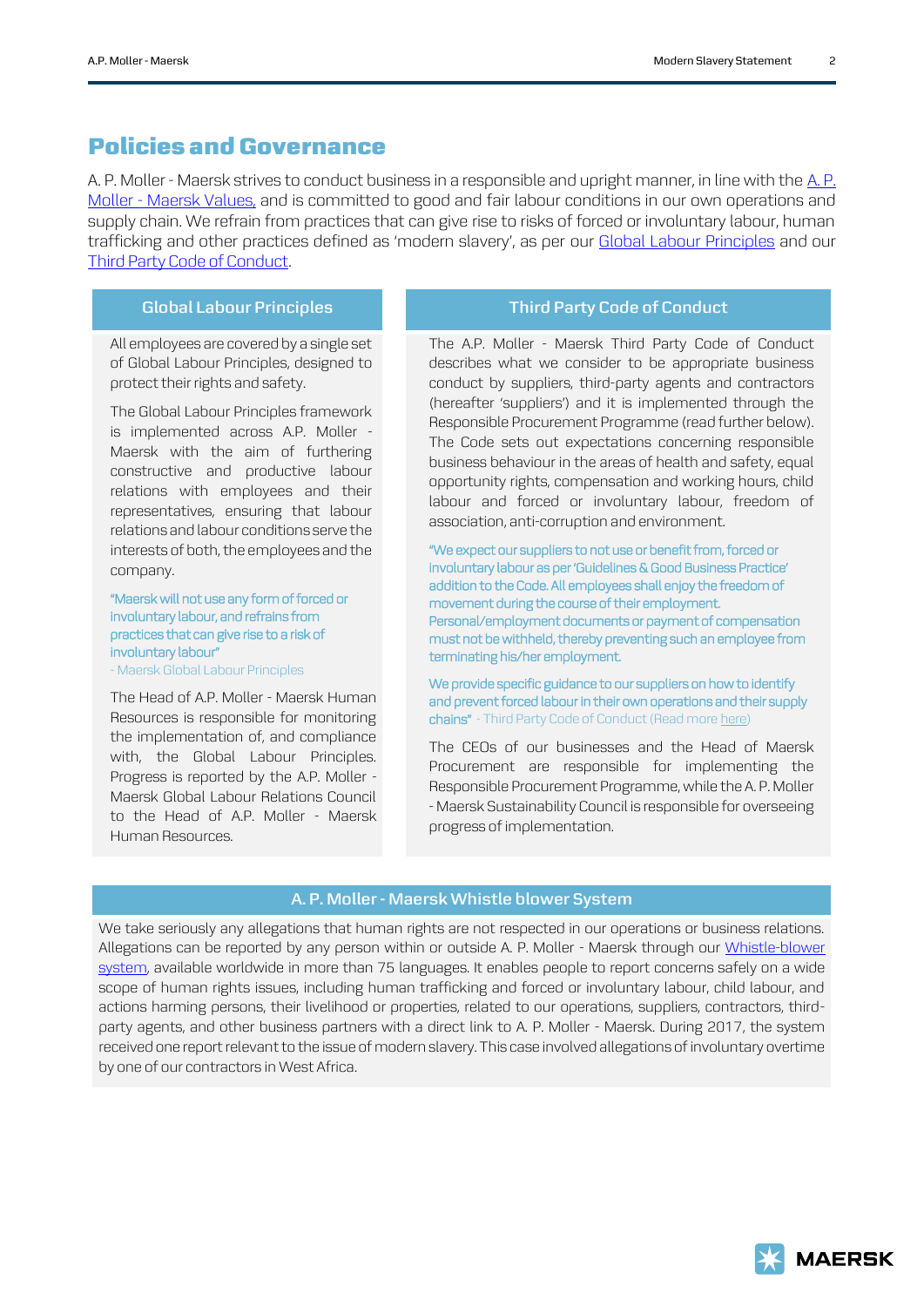### Due Diligence in our Supply Chain

Managing our supply chain risks is of special importance due to less direct oversight and control of working conditions and recruiting practices. Since 2010, our Responsible Procurement [Programme](http://www.maersk.com/en/the-maersk-group/sustainability/responsible-procurement) has aimed at integrating sustainability into A. P. Moller - Maersk's purchasing processes, by measuring and ensuring compliance with the social and environmental standards contained in the A.P. Moller - Maersk Third Party Code of Conduct. Further, we strive to ensure that all suppliers with a contractual agreement are as a minimum required to follow our Third Party Code of Conduct, suppliers own equivalent, or international standards.

A. P. Moller - Maersk interacts with more than 100,000 suppliers every year in more than 100 countries. Out of these, we have a continuous engagement with more than 20,000 suppliers. Following a human rights and environmental due diligence exercise conducted in 2015, all A. P. Moller - Maersk businesses identified their top 10 high-risk supplier categories. There are approximately 5,000 suppliers in the first and second tier of these high-risk categories, enabling a more focused approach to risk management. We define a **high-risk category** as having high risk of severe social or environmental impact when sourcing, producing or delivering to us either directly or through subcontractors (see box).



## Supplier risk assessment

We assess suppliers using a combination of onsite audits, self-assessments and documentation reviews, where suppliers' performance is compared to the requirements of our Third Party Code of Conduct. The assessments are reviewed either by our Responsible Procurement team or by an approved third-party auditor. Based on findings, improvement plans are agreed and implemented.

For selected categories of suppliers, we undertake further due diligence measures:

- Assets under construction includes suppliers building vessels, tankers, rigs and terminals, where employment conditions of subcontracted workers could present a risk. These suppliers must be audited on-site prior to or shortly after contract signing.
- While indirect hiring and recruitment enables operational flexibility, it could pose a risk due to the less direct oversight of how workers, often recruited across multiple countries by e.g. manning and crewing agencies or local contractors, are hired. When contracting third party manning and crewing agencies for our shipping businesses, we follow standardised auditing guidelines. This includes: periodic audits and self-assessment questionnaires through our Responsible Procurement Programme, and additional assessments to ensure their compliance with the Maritime Labour Convention (MLC) standards before entering contracts.

Please visit our website for more information on how we address [human rights](https://www.maersk.com/business/sustainability/responsibility/human-rights) and responsible [procurement](https://www.maersk.com/business/procurement/responsible-procurement) or have a look at ou[r 2017 Sustainability Report.](https://www.maersk.com/business/sustainability/sustainability-reports-and-publications/reports) 

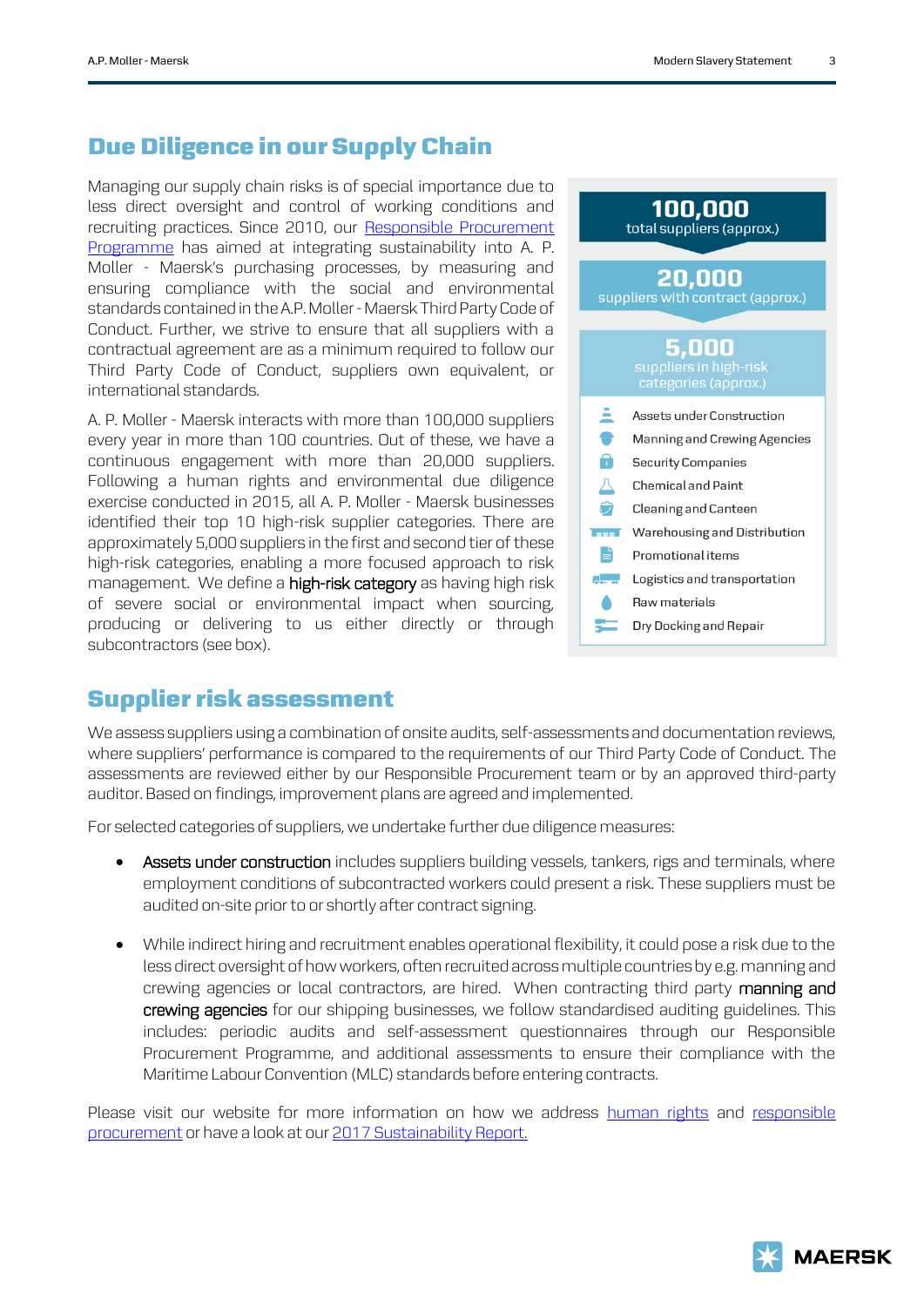### Findings and experiences

During 2017,we conducted 68 audits and 569 self-assessments of suppliers in high-risk categories. In 379 of these we identified critical and major gaps against our Third Party Code of Conduct. This included instances where suppliers were found to store the passports of their workers, which can result in a risk of bonded labour. In those instances, we requested suppliers to cease this practice and followed up to verify that this had been done.

One of the key challenges in a global supply chain is how to ensure compliance with human rights and labour principles beyond the first tier of suppliers. We insist that our suppliers implement the standards of or similar to the Maersk Third-Party Code of Conduct in their own supply chains. During 2016, we became aware that a ship yard supplying vessels to Maersk was using a sub-supplier, who was in turn using subcontracted workers from North Korea. We have engaged the supplier in a dialogue specifically focused on the implications of engaging the North Korean workers, and since put in place additional due diligence processes to be performed by all the yards that we use, when hiring workforce via a third party, to prevent similar occurrences going forward. Training of Maersk's manning agencies has been taking place regularly since 2012.

# **Training**

We train employees on an annual basis on issues related to modern slavery. In 2016, we introduced training on labour relations and human rights for our internal health and safety auditors, and in 2017, we established communities of practice on labour relations, in an effort to distribute best practices. We carried out 33 training workshops for a total of 327 employees across the A.P. Moller - Maersk businesses in 2017, both as face-to-face sessions and as webinars focusing on practices and rights related to labour. The roll-out of these new materials and priorities will continue in the coming years. During 2017 we developed a new e-Learning module on Global Labour Relations, to be introduced in 2018. In this training module, we pay explicit attention to the topic of forced labour.

#### This statement was approved by the Board of Maersk Line A/S on January 23, 2018.

**Signed** 

Søren Skou CEO and Member of the Board of Maersk Line A/S